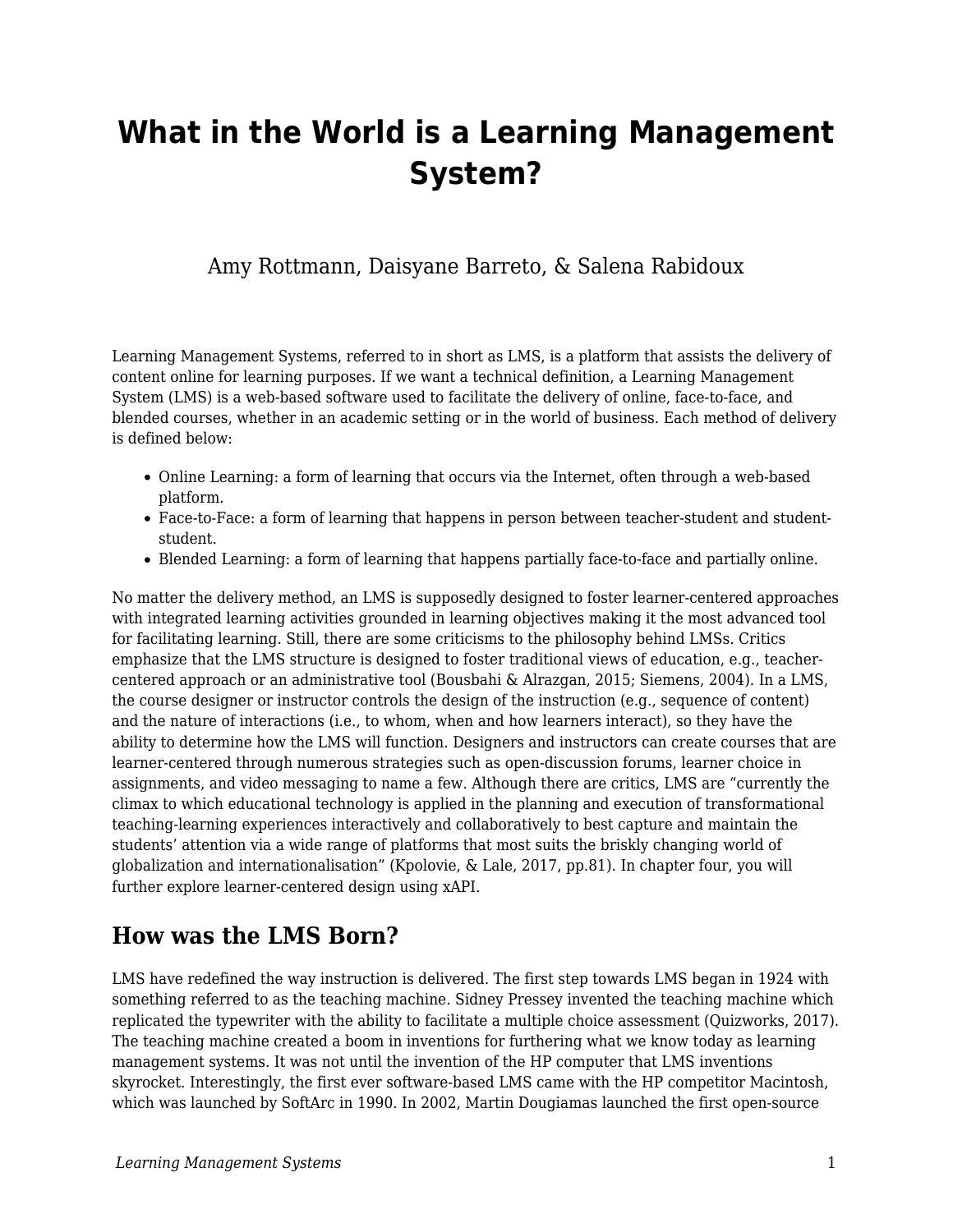internal network for facilitating learning on a global digital platform, which birthed Moodle. However, it was not until 2012 that LMS became cloud-based releasing the burden of server maintenance (Quizworks, 2017).

# **Who Uses LMS?**

Today, LMS have become essential for various educational and training settings. Educational institutions, public and private, are using LMSs to not only create learner-centered instruction, but foster global inclusion and increase revenue (Kpolovie, & Lale, 2017; Smith, 2016). Educational institutions have been the frontrunner for adopting LMSs, but consulting companies and businesses have also seen its power. Corporations have been adopting LMSs for onboarding new hires, continuing education of employees, and facilitating workplace safety training (Mindflash, n.d.). To get a little more in-depth, below is a list of stakeholders who may adopt LMSs, but it is not comprehensive:

- Businesses, large and small like law firms, healthcare institutions, insurance agencies, home improvement stores, etc.
- Non-profit Organizations like the Charles Koch Foundation or the Red Cross
- Federal Government Agencies for training the military, CIA, FBI, etc.
- Traditional educational institutions like community colleges, universities both public and private, and virtual public schools.
- Online/eLearning-based institutions like Khan Academy, Lynda.com, etc.

# **Why Use an LMS?**

There are many reasons for institutions, organizations or companies to adopt an LMS. One of the reasons is the faster distribution of content. Content is centralized in an online environment where learners can access and download information from any location, at any time, as long as the internet and computer technologies are available. In addition to the faster distribution of content, LMS can cut costs for organizations and companies as there is no need to travel to a physical location to deliver content. This also means there are no fees associated with amenities and facilities as the content is being delivered virtually. LMS also do the following:

- Streamlines processes such as communication, centralizes content, improves tracking of student progress
- 24/7 access to content for learners
- Offers better academic outcomes through the integration of engagement and gamification
- Flexibility for on-demand learning
- Data collection concerning student learning
- Multimedia content offerings
- Integrated assessments of learning

If a business or educational institution needs to measure learning, then an LMS is the best option as it tracks and houses results/grades of learners' retention of information. However, there are instances when businesses and educational institutions need to provide resources without measuring learning. In those instances, the best distribution platform would be a Content Management System.

A Content Management System (CMS) is any software that stores content. CMS use metadata for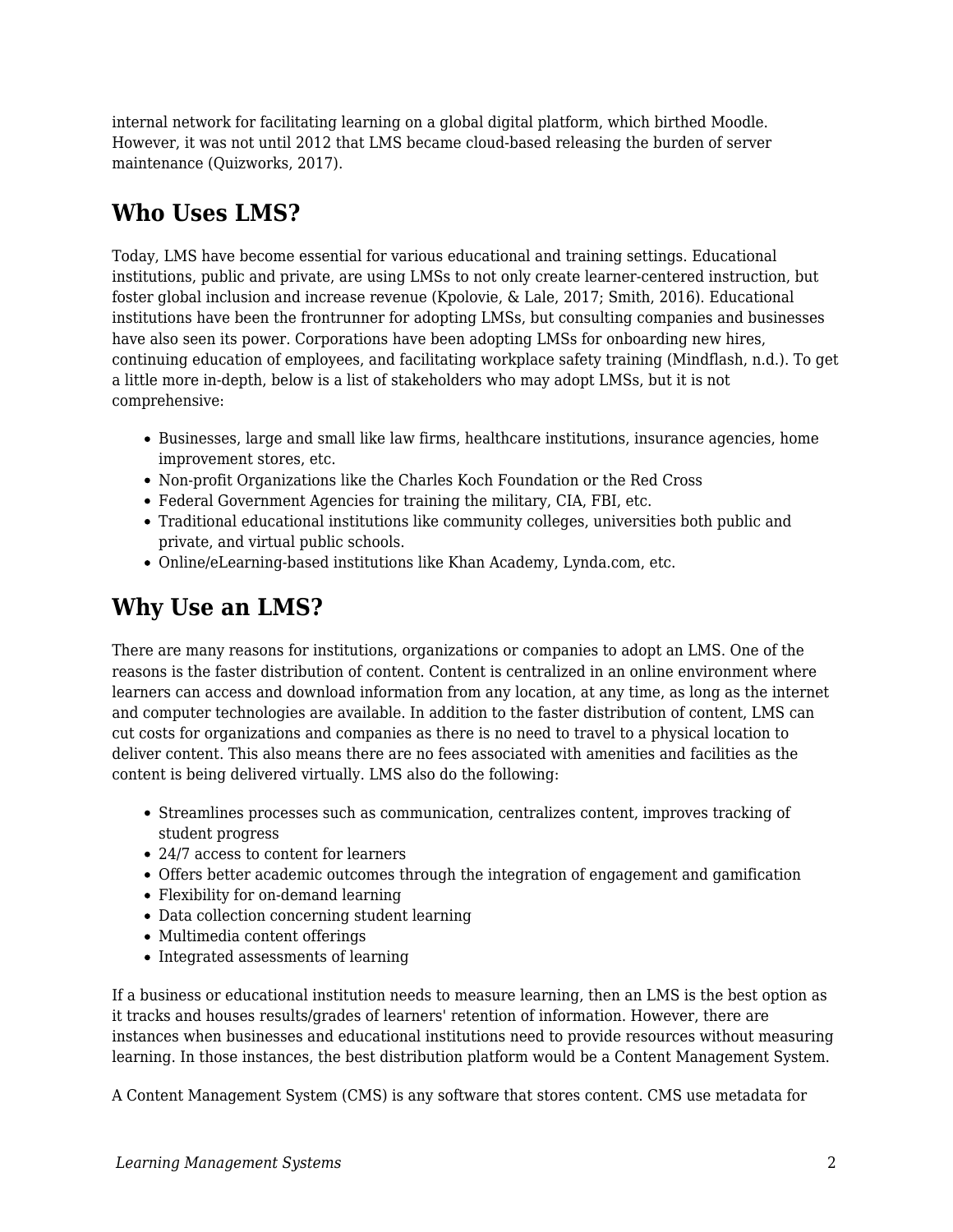tagging content, which helps increase efficiencies when searching for content (Dubow, 2013). A CMS offers the most basic way to store content. Often times a CMS looks like a static website full of information or a "download the required documents in a standard style such as Microsoft Word, PowerPoint, etc. when switching to web content" (Qwaider, 2017, p.589). In fact, most websites are designed through the basis of a CMS because a CMS hosts the content in folders (Ninoriya, Chawan, & Meshram, 2011). Users are able to click on different links throughout the platform and pull up the appropriate content. Here is a list of the main function of a CMS:

- Content Management
- Create Content
- Search Engine for Content

# **What Happens When a CMS and LMS are Combined? LCMS is Born**

Now we know what an LMS is and what a CMS is, what about an LCMS? A CMS is a tool that stores content, but when you add the component of learning to a CMS, you get a Learning Content Management System (LCMS). A LCMS in essence covers both the CMS and LMS, which means it is "a computer program that facilitates computer and Internet learning and has a branch within a broader family known as e-learning" (Qwaider, 2017, pp.589).

The focus with LCMS is content as "it tackles the challenges of creating, reusing, managing, and delivering content" (Oakes, 2002, p. 74). It allows many authors to create, store, and reuse learning content modules; "it gives and supports authors, instructional designers, and materials specialists the ability to create, develop and modify learning content more efficiently. So that it is easy to control, collect, distribute and reuse them to suit the elements of the educational process: from the trainer, trainee, instructional designer and expert to the course" (Qwaider, 2017, p.588). Think about an LCMS as a library. As you walk through the bookshelf isles, you will find books (content) from different subject areas that can inform your knowledge. You decide which books are relevant to inform your learning, but learning is not assessed.

There can often be confusion around LMS and LCMS because the two are closely related. Think of it this way, the main user of the LCMS is the instructional designer or course creator and the main user of the LMS is the learner (Dubowy, 2013). The efforts that go into the creation of resources in an LCMS can be integrated into an LMS. LCMS and LMS certainly have a different focus but integrate very well; the LCMS allows for the creation and delivery of learning objects (LO) while LMS manages the learning process as a whole, incorporating the LCMS within it (Greenberg, 2002). The table below clearly outlines the differences between LMS and LCMS.

#### **Table 1**

*Differences between an LMS and LCMS*

|                      | <b>LMS</b>                                           | <b>LCMS</b>                                                            |
|----------------------|------------------------------------------------------|------------------------------------------------------------------------|
| Primary target users | Training managers,<br>instructors,<br>administrators | Content developers,<br>instructional<br>designers, project<br>managers |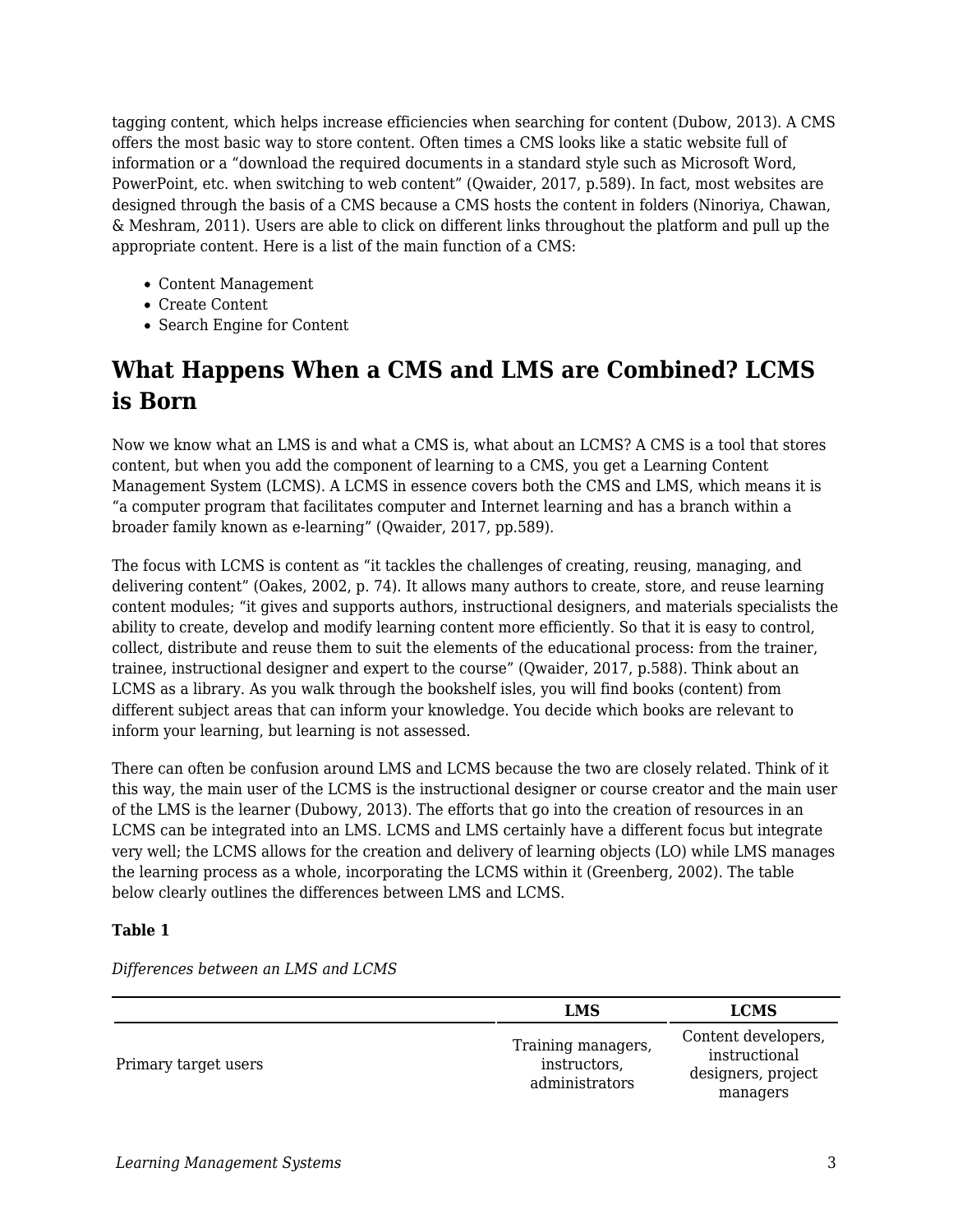| Provides primary management of                                                  | Learners             | Learning content       |
|---------------------------------------------------------------------------------|----------------------|------------------------|
| Management of classroom, instructor-led training                                | Yes (but not always) | No.                    |
| Performance reporting of training results                                       | <b>Primary Focus</b> | <b>Secondary Focus</b> |
| Learner Collaboration                                                           | Yes                  | Yes                    |
| Keeping learner profile data                                                    | Yes                  | No.                    |
| Sharing learner data with an Enterprise Resource<br>Planning (ERP) system       | Yes                  | No.                    |
| Event Scheduling                                                                | Yes                  | No                     |
| Competency mapping-skill gap analysis                                           | Yes                  | Yes (in some cases)    |
| Content creation capabilities                                                   | No                   | Yes                    |
| Organizing reusable content                                                     | No                   | <b>Yes</b>             |
| Creation of test questions and test administration                              | Yes                  | Yes                    |
| Dynamic pre-testing and adaptive learning                                       | No                   | Yes                    |
| Workflow tools to manage the content development<br>process                     | No                   | Yes                    |
| Delivery of content by providing navigational<br>controls and learner interface | No                   | Yes                    |

*Note*. Retrieved from Hall, B. (2004). LMSs and LCMSs demystified [PDF document]. Retrieved from [https://edtechbooks.org/-mai](http://www.cedma-europe.org/newsletter%20articles/Brandon%20Hall/LMSs%20and%20LCMSs%20Demystified.pdf)

Table 1 clearly outlines the differences between LMS and LCMS. LMS provides trainers and instructors the ability to manage learner outcomes, which is why instructional designers use it when creating trainings and courses. However, not all LMS are the same, and as designers, you must be aware of the differences to determine which LMS meets your designing needs. In the next chapter, you will learn about the different types of LMS to help you gain an understanding of what LMS is best for your designing needs.

### **References**

Bousbahi, F., & Alrazgan, M. S. (2015). Investigating IT faculty resistance to learning management system adoption using latent variables in an acceptance technology model. *The Scientific World Journal*.

Dubowy, M. (2013, February 19). LMS vs LCMS vs CMS...changing one letter makes a big difference. Retrieved from

https://www.opensesame.com/blog/lms-vs-lcms-vs-cmschanging-one-letter-makes-big-difference

Hall, B. (2004). LMSs and LCMSs demystified [PDF document]. Retrieved from http://www.cedma-europe.org/newsletter%20articles/Brandon%20Hall/LMSs%20and%20LCMSs%20 Demystified.pdf

Kpolovie, P. J., & Lale, N. E. S. (2017). Globalization and adaptation of university curriculum with LMSs in the changing world. *European Journal of Computer Science and Information Technology*, *5*(2), 28-89.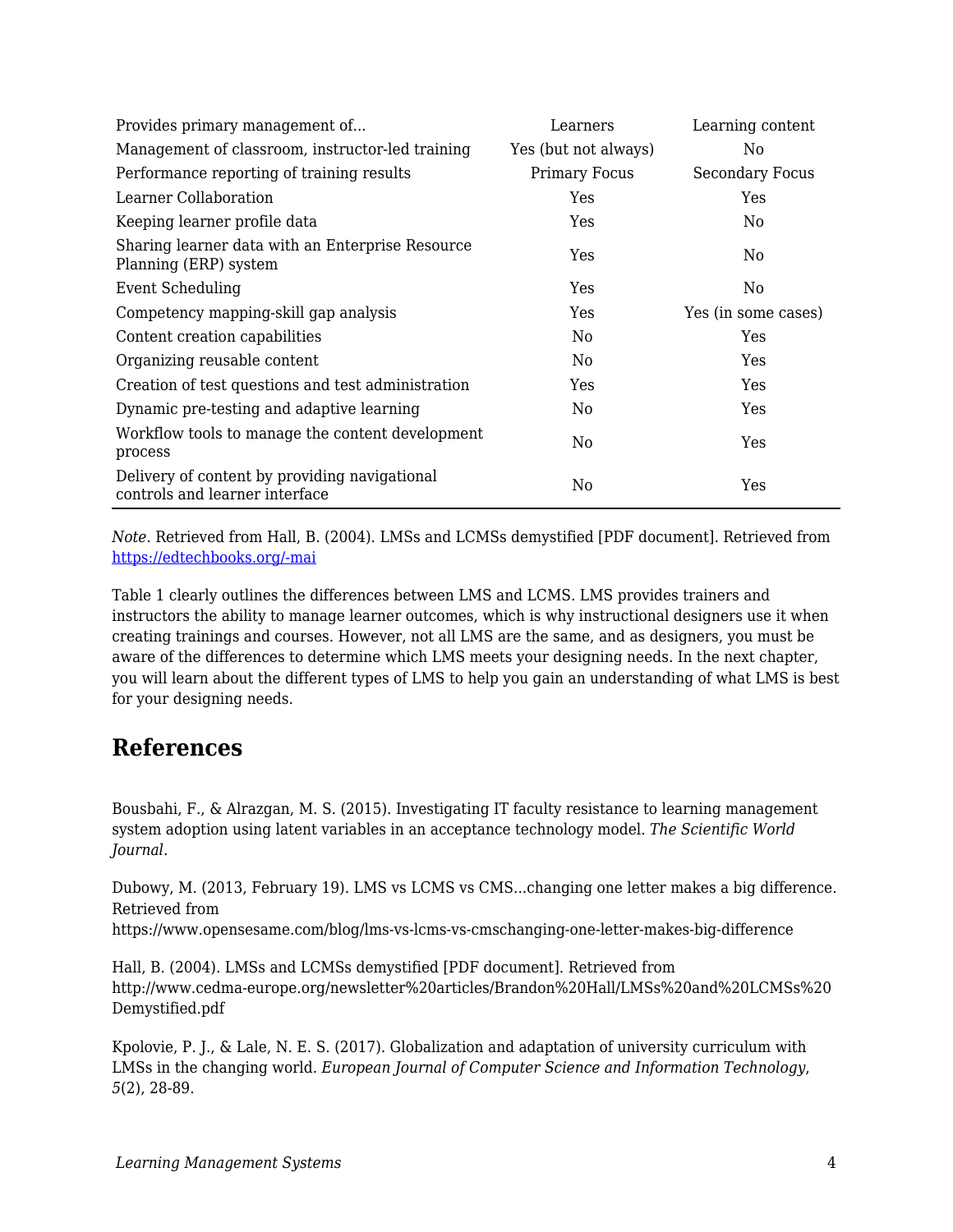Mindflash. (n.d.). What is an LMS? Retrieved from https://www.mindflash.com/learning-management-systems/what-is-an-lms

Ninoriya, S., Chawan, P. M., Meshram, B.B. (2011). CMS, LMS and LCMS for eLearning. *International Journal of Computer Science Issues*, *8* (2), 644-647. Retrieved from http://citeseerx.ist.psu.edu/viewdoc/download?doi=10.1.1.403.175&rep=rep1&type=pdf

Siemens, G. (2004). Learning Management Systems: The wrong place to start learning. *Elearnspace*.

Smith, R. (2016). Recruiting and serving online students at a traditional university. *College and University*, *91*(3), 67.

System. (2017). In Merriam-Webster.com. Retrieved from https://www.merriam-webster.com/dictionary/system

Quizworks. (2017). History of LMS (Learning Management Systems). Retrieved from https://www.easy-lms.com/help/lms-knowledge-center/history-of-lms/item10401

Qwaider, W. Q. (2017). Information security and learning content management system(LCMS). *International Journal of Advanced Computer Science and Applications*, *8*(11), 588-593.



Rottmann, A, Barreto, D., & Rabidoux, S (2020). What in the World is a Learning Management System? In D. Barreto, A Rottmann, & S Rabidoux (Eds.), *Learning Management Systems*. EdTech Books. Retrieved from https://edtechbooks.org/learning\_management\_systems/introduction

രാൈ **[CC BY-NC-SA:](https://creativecommons.org/licenses/by-nc-sa/4.0)** This work is released under a CC BY-NC-SA license, which means that you are free to do with it as you please as long as you (1) properly attribute it, (2) do not use it for commercial gain, and